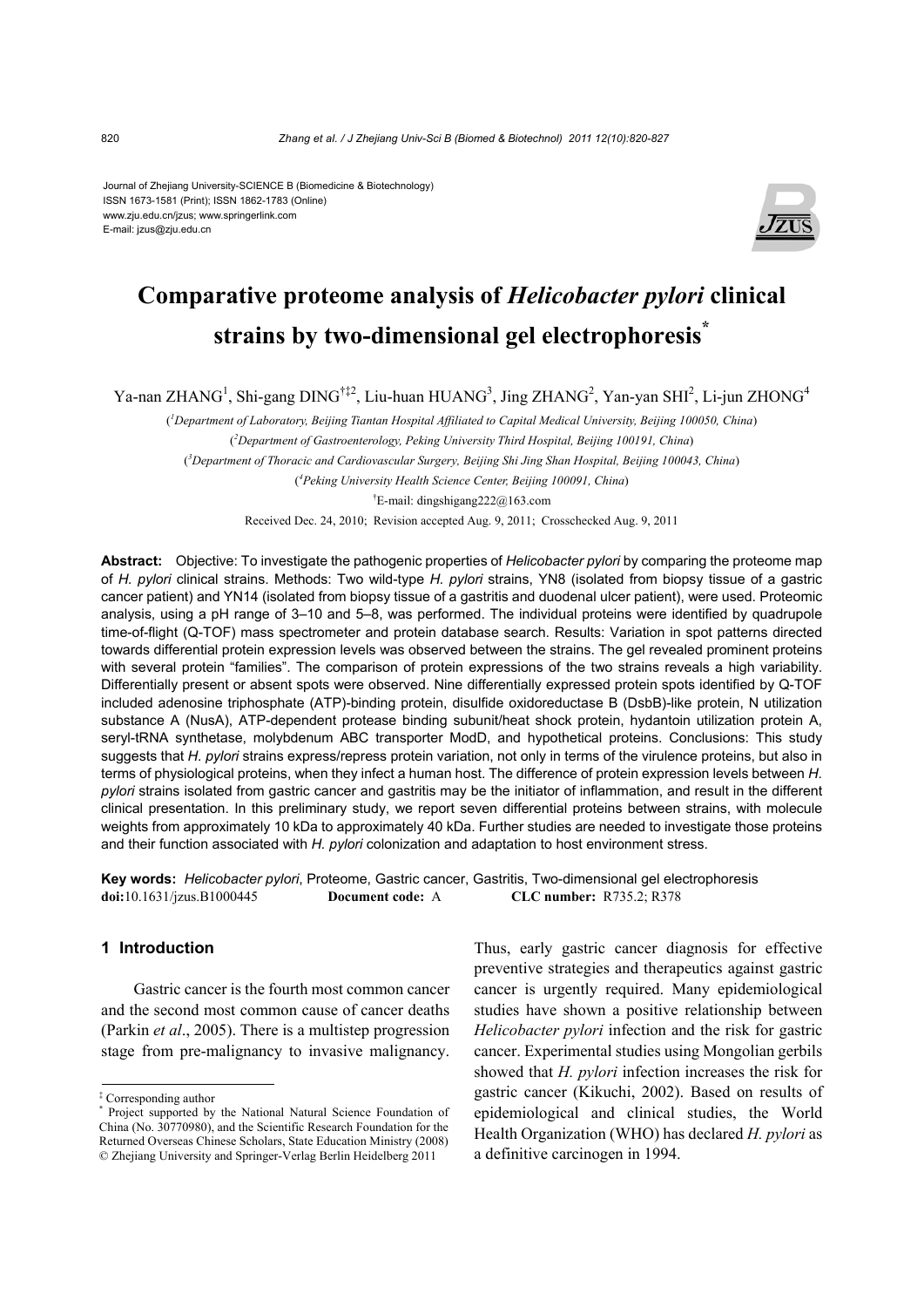The bacterium *H. pylori* was first isolated from a patient with active chronic gastritis in 1983 (Marshall and Warren, 1984). It is now clear that *H. pylori* inflammation is associated with stomach disease, such as gastritis, gastric and duodenal ulcer, and gastric cancer. The detection of *H. pylori* in clinical practice is generally by either an invasive method, requiring endoscopy (Hp culture, histology, and urease test of biopsy) or via non-invasive methods  $($ <sup>13</sup>C/<sup>14</sup>C-urea breath test, Hp antibody serological test, PCR-Hp-DNA test, and Hp stool antigen (HpSA)).

The mechanism by which *H. pylori* infection induces carcinogenesis is still unclear. The evidence comes mainly from epidemiological studies supporting that the risk for development of stomach diseases is higher in persons infected with *cag* pathogenicity island (*cag*PAI)-positive *H. pylori* than in those infected with *cag*PAI-negative strains (Blaser *et al*., 1995; van Doorn *et al*., 1998; Blaser and Berg, 2001). After cytotoxin-associated antigen (CagA) encoded by the *cag*PAI is translocated into gastric epithelial cells, it causes cellular alterations, including cell morphological changes, dephosphorylation of CagA protein, and increased levels of interleukin-8 (IL-8) (Zhang *et al*., 2009). Gastric epithelial cell damage may be a consequence of the inflammatory responses induced by *H. pylori* infection. *cagA* and *iceA* have been proposed as biomarkers that might predict the risk for symptomatic clinical outcomes. However, they cannot explain why *H. pylori* strains isolated from asymptomatic patients have also the same frequency of expression of both CagA and VacA compared to the strains isolated from patients with peptic ulcer or gastric cancer (Park *et al*., 1998; Yamaoka *et al*., 1999). Neither *iceA* nor assembly of *iceA*/*vacA*/*cagA* is helpful in predicting the clinical presentation infected with *H. pylori*. *H. pylori* strainspecific factors may influence the pathogenicity of different *H. pylori* isolates and the presentation of a clinical outcome. There should be other proteins/ factors cooperating with CagA and VacA to induce or promote the development of disease.

The complete genome of strains (Tomb *et al*., 1997; Alm *et al*., 1999) provides sufficient genetic information for proteome analysis of *H. pylori*. Proteome technology employs protein separation by two-dimensional gel electrophoresis (2-DE) followed by identification using mass spectrometry (MS) methods (Jungblut *et al*., 2000; 2008; Graves and Haystead, 2002; Govorun *et al*., 2003; Friedman *et al*., 2009; Schmidt *et al*., 2009). The fact that 35 genes of *H. pylori* 11637 translate 93 proteins (Lock *et al*., 2001) suggests that *H. pylori* proteins express a high degree of post-translational modification. A comparative proteome map of *H. pylori* strains should be beneficial to investigate the pathogenic properties of these organisms. In this preliminary study, by comparing 2-DE proteome maps of *H. pylori* isolates obtained from gastric cancer and gastritis, we evaluate the variability of the protein expression level between the two strains.

## **2 Materials and methods**

## **2.1** *H***.** *pylori* **strains**

Two wild-type *H. pylori* strains, YN8 (isolated from biopsy tissue of a gastric cancer patient) and YN14 (isolated from biopsy tissue of a gastritis and duodenal ulcer patient), were used in this study. The isolates were confirmed by microscopy, culture, and rapid urease test (Sanqiang Biochemistry, Fujian, China).

# **2.2** *H. pylori* **and protein preparations**

*H. pylori* strains were grown on Columbia agar base (Oxoid Ltd.) including amphotericin B  $(2.5 \text{ μg/ml})$ , trimethoprim  $(2.5 \text{ μg/ml})$ , and vancomycin (5 μg/ml) supplemented with 10% sheep blood at 37 °C in a microaerobic condition (GENbox, bioMérieux). Then *H. pylori* clones were cultivated in Brucella broth (Becton Dicknson) containing 10% horse serum. Bacteria were washed in phosphatebuffered saline (PBS) (Govorun *et al*., 2003). The pellet of bacteria was lysed with lysis buffer (0.04 g/ml 3-[(3-cholamidopropyl)dimethylammonio]- 1-propanesulfonate (CHAPS), 8 mol/L urea, 65 mmol/L dichlorodiphenyltrichloroethane (DDT), 2% (v/v) Bio-Lyte, proteinase inhibitor) for 15 min. The suspension was sonicated (Microson™ Ultrasonic Cell Disruptor) for 20 s and followed by centrifugation at 1500 r/min for 60 min. The supernatants were removed and stored at −80 °C.

## **2.3 Protein assay**

Protein concentrations were detected by a protein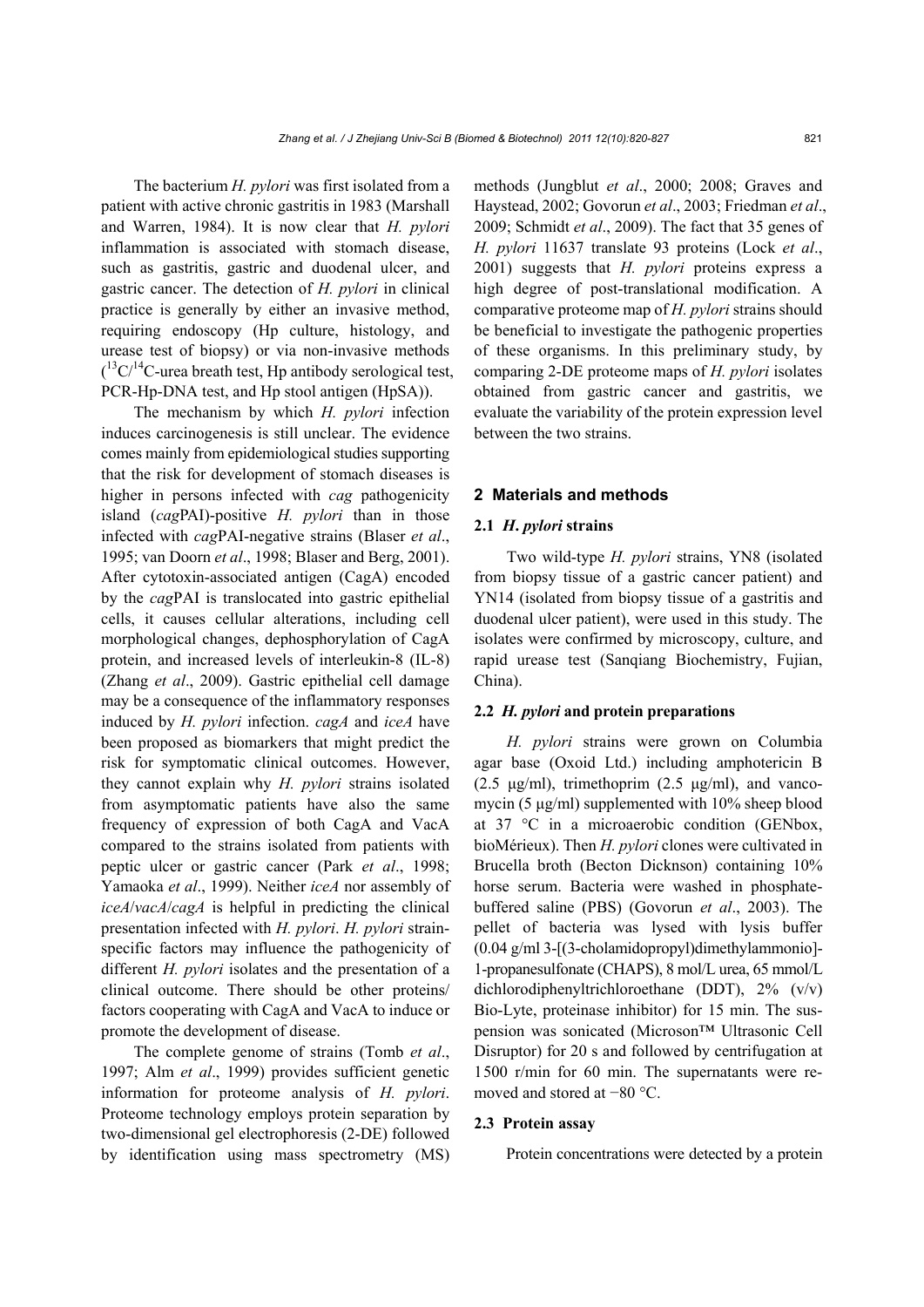assay kit (Bio-Rad). In brief, 10 μl of sample and bovine serum albumin (BSA) control sample (0.4 mg/ml) were added to a 96-cell microplate. Then 200 μl of diluted dye reagent was added. The microplate was mixed and incubated at room temperature for at least 5 min. Protein concentrations were calculated by measurement of absorbance at 595 nm (CERES<sub>900</sub>) Bio-Tek Instruments Inc.) with BSA as a standard.

## **2.4 Two-dimensional gel electrophoresis**

First-dimensional runs were performed using nonlinear immobilized pH gradient (IPG) strips (Bio-Rad). Protein was loaded into isoelectric focusing (IEF) gel (pI 5–8) (Bio-Rad). A total of 100 μg of protein and 1 mg of protein were used for silver staining and Coomassie brilliant blue staining, respectively. Protein equilibrium and isoelectrofocusing were carried as described previously (Govorun *et al*., 2003). For second-dimensional runs, 10% gel was used according to molecular weight. The proteins were detected by silver staining for analysis and by Coomassie brilliant blue staining for identification. The PDQuest software (Bio-Rad) was used for protein spot matching analysis.

# **2.5 In-gel digestion**

According to recommended protocols (Bio-Rad), gel fragments  $(1 \text{ mm}^3)$  were cut out of the protein spots stained with Coomassie using a sterilized knife. Each fragment was washed twice in 200 μl of 50%  $(v/v)$ acetonitrile (CH<sub>3</sub>CN), then washed in 100 mmol/L  $NH_4HCO_3$  containing 30% CH<sub>3</sub>CN for 45 min, 50 mmol/L NH<sub>4</sub>HCO<sub>3</sub> containing 50% CH<sub>3</sub>CN for 30 min, and 25 mmol/L NH<sub>4</sub>HCO<sub>3</sub> containing  $50\%$ CH3CN for 20 min. Each dried gel fragment was treated with 10 μl of trypsin (20 ng/μl) (Promega, USA), and then incubated in 20  $\mu$ l of NH<sub>4</sub>HCO<sub>3</sub>  $(25 \text{ mmol/L})$  at 37 °C for 20 h. After the trypsinolysis, gel fragments were incubated in 50  $\mu$ l of H<sub>2</sub>O for 10 min. Supernatant was collected in separate tubes with 50  $\mu$ l of 5% (v/v) trifluoroacetic acid (TFA) in  $60\%$  (v/v) CH<sub>3</sub>CN for 15 min. Samples, concentrated to a final volume 10 μl with 5% TFA in  $60\%$  CH<sub>3</sub>CN, were used for mass spectrometry analysis.

# **2.6 Quadrupole time-of-flight (Q-TOF) mass spectrometry analysis and database search**

The peptide analysis was carried out as per

protocols of the supplier (Bio-Rad). Mass spectra were obtained using the Q-TOF mass spectrometer (Q-TOF Ultima Global mass spectrometer; Waters USA). MS/MS data were searched against NCBInr protein sequence databases (http://www.ncbi.nlm. nih.gov) and Mascot (http://www.matrixscience.com).

# **3 Results**

### **3.1 Protein expression of** *H. pylori* **strain**

The protein compositions of *H. pylori* YN8 and YN14 were initially separated on 2-DE gel stained by silver staining (Fig. 1). The protein spots were



## **Fig. 1 Proteome maps of** *H. pylori* **clinical isolates YN8 (a) and YN14 (b)**

A total of 100 μg of protein of YN8 or YN14 was applied on 170-mm IPG strips and separated on 10% gels. The 2-DE was stained with silver. The pI 3–10 scale and the molecular weight *M*r (in kDa) are indicated on the up and to the left of each panel, respectively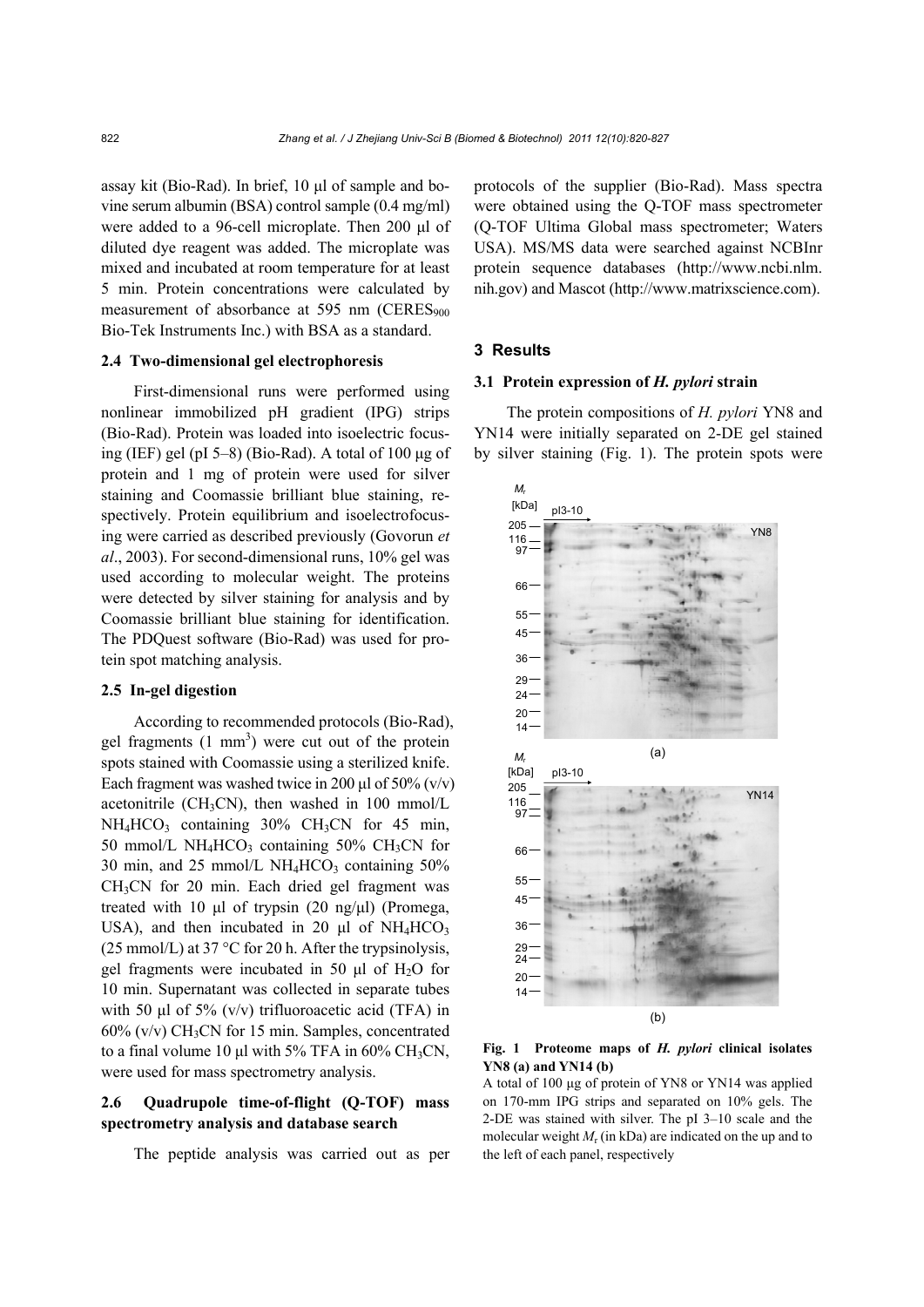separated over the molecular weight (*M*r) range of 10–200 kDa and the pI range of 3–10. The gel revealed prominent individual proteins with several protein "families" (most notably as clusters of bands). Although several main spots/clusters were found at the same position, some proteins visually varied in expression level. Spots around the same pI and *M*<sup>r</sup> were present/absent or strong/weak on the proteome maps of *H. pylori* YN8 and YN14.

# **3.2 Protein identification**

Because most expressed proteins were spread over the center of pI 3–10 gel, we further selected the 2-DE experiments of pI 5–8. The protein comparison of the two strains showed a high variability. High-intensity spots per gel were distinguishable. The differentially expressed protein spots by comparing the two strain proteome maps were excised from the gel stained by Coomassie brilliant blue (circled spots in Fig. 2). Then Q-TOF was performed for protein identification with statistical confidence (Fig. 3). Spot Nos. 1 and 2 showed heavier intensity in YN8 than in YN14. Spot Nos. 3, 4, and 5 were present in YN8, but absent in YN14. Spot Nos. 6, 7, 8, and 9 were shown in YN14, but not in YN8. Seven of nine protein spots identified using protein database (http://www.ncbi. nlm.nih.gov) are adenosine triphosphate (ATP) binding protein, disulfide oxidoreductase B (DsbB) like protein, N utilization substance A (NusA), ATPdependent protease binding subunit/heat shock protein, hydantoin utilization protein A, seryl-tRNA synthetase, molybdenum ABC transporter ModD, and hypothetical proteins (Table 1). Interestingly, the same amino acid sequence has different protein definition depending on individual strain, e.g., IVES-DAITALIQR definition is hydantoin utilization protein A in *H. pylori* HPKX, and hypothetical protein in *H. pylori* B128. Two of nine proteins are unknown.

| Spot<br>No.    | Clinical isolates |             |                                     |                                                                                                  |                                                      |
|----------------|-------------------|-------------|-------------------------------------|--------------------------------------------------------------------------------------------------|------------------------------------------------------|
|                | YN8               | <b>YN14</b> | Amino acid sequence                 | Protein                                                                                          | H. pylori strain                                     |
| 1              | $\uparrow$        |             | MFQQEVTITAPNGLHTRP<br><b>AAQFVK</b> | Putative secretion/efflux ABC transporter,<br>ATP-binding protein<br>Hypothetical protein        | H. pylori Shi470,<br>H. pylori J99<br>H. pylori B128 |
| $\overline{2}$ | $\uparrow$        |             | FQQTENQGLNR                         | Hypothetical protein                                                                             | H. pylori 98-10                                      |
|                |                   |             |                                     | DsbB-like protein                                                                                | H. pylori P12                                        |
| 3              | $^{+}$            |             | <b>ITLALAGFR</b>                    | DsbB-like protein                                                                                | H. pylori P12                                        |
|                |                   |             |                                     | Hypothetical protein                                                                             | H. pylori 98-10                                      |
|                |                   |             |                                     | Transcription termination factor                                                                 | H. pylori G27                                        |
|                |                   |             |                                     | Transcription elongation factor NusA                                                             | H. pylori HPKX                                       |
| $\overline{4}$ | $+$               |             | <b>AQFEEER</b>                      | Hypothetical protein                                                                             | H. pylori B128                                       |
|                |                   |             |                                     | ATP-dependent protease binding subunit                                                           | H. pylori P12                                        |
| 5              | $+$               |             | <b>IVESDAITALIQR</b>                | ATP-dependent protease binding subunit/<br>heat shock protein<br>Hydantoin utilization protein A | H. pylori HPKX,<br>H. pylori G27<br>H. pylori HPKX   |
|                |                   |             |                                     | Hypothetical protein                                                                             | H. pylori B128                                       |
| 6              |                   | $^{+}$      | <b>DAGFEVIYTGLR</b>                 | Hypothetical protein                                                                             | H. pylori B128                                       |
|                |                   |             |                                     | Seryl-tRNA synthetase                                                                            | H. pylori G27                                        |
| 7              |                   | $^{+}$      | YGAGGASIAFLHPK                      | Hypothetical protein                                                                             | H. pylori 98                                         |
|                |                   |             |                                     | Molybdenum ABC transporter ModD                                                                  | H. pylori P12,<br>H. pylori HPKX                     |
| 8              |                   | $^{+}$      |                                     | Unknown                                                                                          |                                                      |
| 9              |                   | $^{+}$      |                                     | Unknown                                                                                          |                                                      |

**Table 1 Protein identified on the 2-DE analysis of clinical isolates of** *H***.** *pylori*

Spot Nos. are shown in Fig. 2. Symbols "↑" or "↓" show increased or reduced protein expression intensity, respectively; Symbols "+" or "-" show the presence or absence of a corresponding protein spot on the 2-DE map, respectively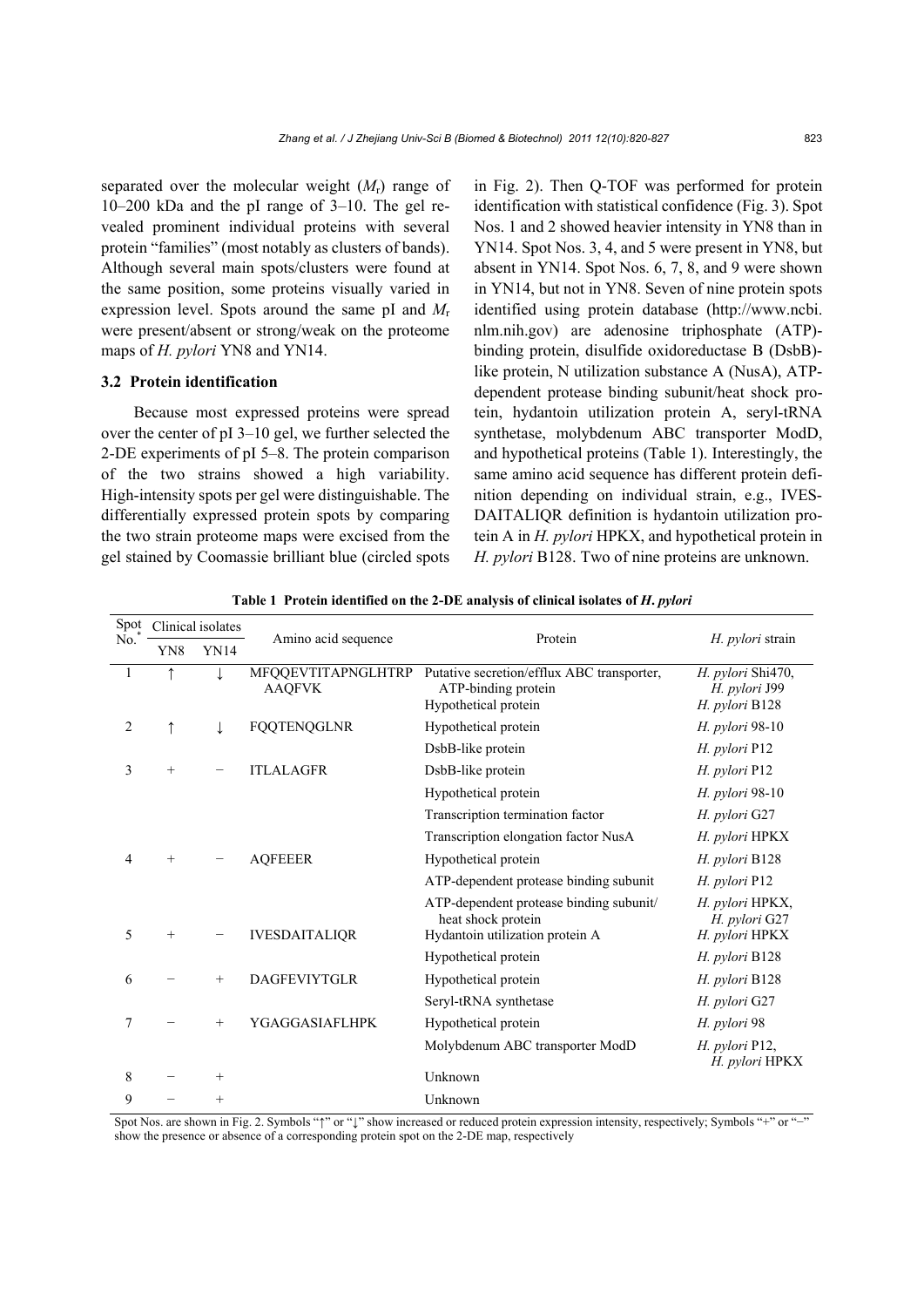

**Fig. 2 Proteome maps of** *H***.** *pylori* **clinical isolates YN8 (a) and YN14 (b)**

A total of 1 mg of protein of YN8 or YN14 was applied on 70-mm IPG strips and separated on 10% gels. The 2-DE was stained with Coomassie brilliant blue. The pI 5–8 scale and the molecular weight  $M_r$  (in kDa) are indicated on the up and to the left of each panel, respectively. (a) Circled spots  $(1-5)$  are proteins that present or strong in intensity compared to YN14; (b) Circled spots (6–9) are proteins that present or strong in intensity compared to YN8



**Fig. 3 Identification of protein of Spot 5 by mass spectrometry** 

Probability-based Mowse score of Spot 5 is shown. Ions score is  $-10 \times \log P$ , where *P* is the probability that the observed match is a random event. Individual ion scores >54 indicate identity or extensive homology (*p*<0.05). Protein scores are derived from ion scores as a non-probabilistic basis for ranking protein hits

## **4 Discussion**

It is well known that *H. pylori* strains display a high interstrain genomic divergence (Salama *et al*., 2000). This high variation at the genomic level does not provide evidence of a functional protein difference between strains because silent mutations happen naturally. Disordered proteins are considered as disorder-promoting and disease-initiating factors. Thus, we focused on protein expression levels of *H. pylori* isolates.

From this study, different *H. pylori* isolates have individual protein expression levels. The presence or absence of some protein spots on 2-DE was thought to be useful for *H. pylori* infection characterization. The strain-specific proteins act synergistically with virulence factors to reside for decades in the niche of the human stomach, to modulate adaptations to diverse hosts, to cause bacterial persistent infection in hosts, and, finally, to induce different disease outcomes. We speculated that disease-specific proteins were thought to be responsible for the clinical presentation induced by *H. pylori* infection. However, none of the seven identified proteins showed similarities with virulence factors reported in previous studies (Govorun *et al*., 2003; Zhang *et al*., 2009). For example, (1) it has been established that Dsb family (DsbA, DsbB, DsbC, DsbD, and DsbG) of redox proteins is involved in correct formation of disulfide bond into proteins in the periplasm or assembly of many pathogenic virulence factors (Raczko *et al*., 2005). Many bacteria use an oxidative protein-folding machinery to assemble proteins that are necessary for cell integrity and to produce virulence factors. Because *dsb* gene mutations change disulfide bond formation and stability of some extracytoplasmic proteins, Dsb protein is not stable and results in attenuation of pathogens. The interesting thing is that *H. pylori* isolated from gastric cancer showed present or high increased DsbB-like protein compared to that of the strain isolated from gastritis. This infers that a strain which produces much more redox proteins when it colonizes human gastric mucosa for life may portend a higher risk for gastric cancer. This hypothesis needs further study. (2) NusA modulates transcriptional pausing, termination, and antitermination (Paliy *et al*., 2008; Prasch *et al*., 2009; Cohen *et al*., 2009; 2010). The regulatory complexity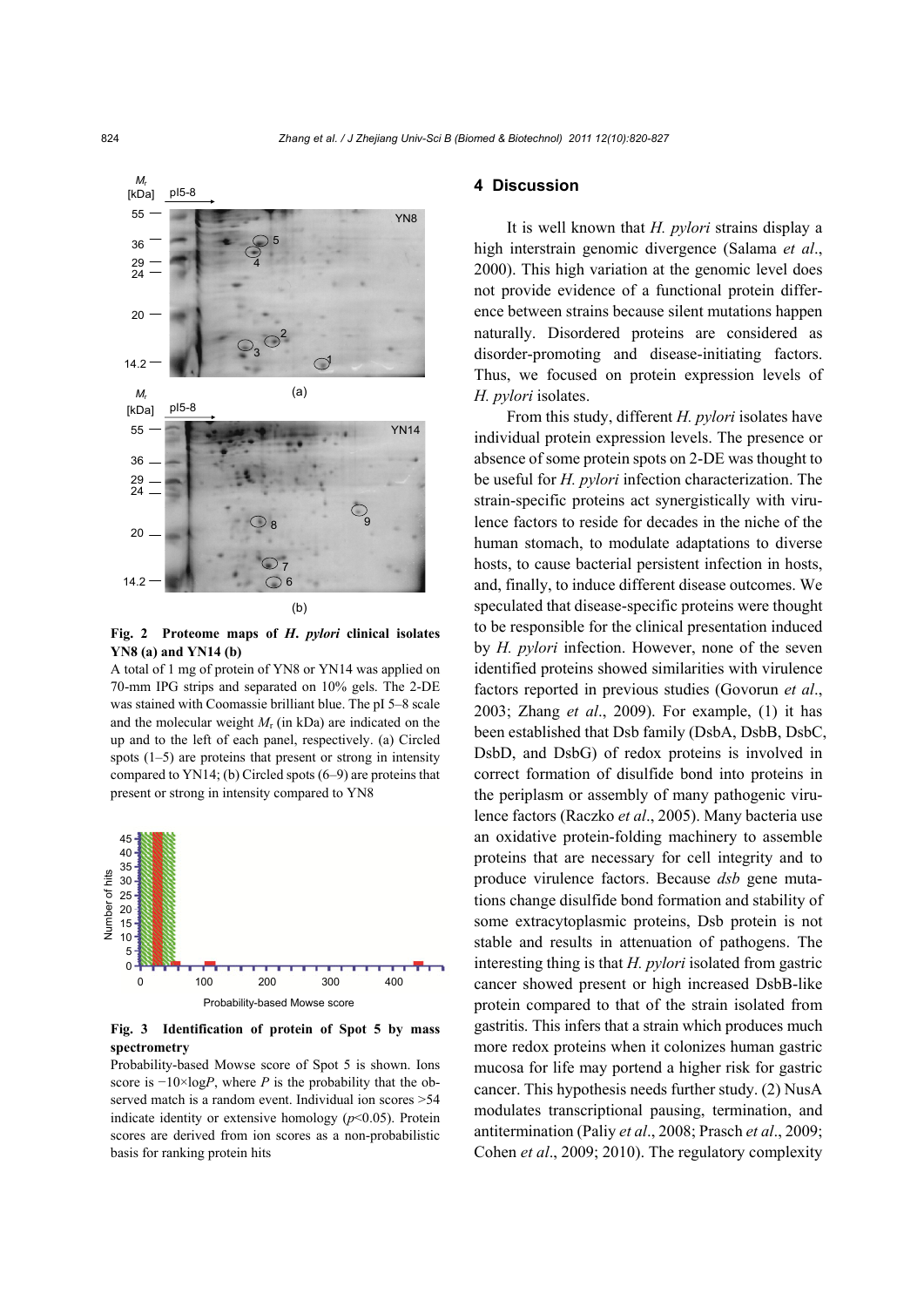of NusA may depend on both the N-terminal domain of NusA and other NusA domains (Ha *et al*., 2010). NusA is also a crucial participant in the phenomenon of stress-induced mutagenesis (Cohen and Walker, 2010). This suggests that bacterium can modulate itself gene transcription in response to stress in a host. (3) Aminoacyl-tRNA synthetases (aaRSs) are enzymes that catalyze the correct attachment of amino acids to their cognate tRNAs in protein synthesis (Lenhard *et al*., 1999; Tumbula *et al*., 1999). SeryltRNA synthetase in *Escherichia coli* is a homodimeric class II aaRS (Vincent *et al*., 1995). In most pathogenic bacteria, aaRSs are antimicrobial drug targets for screening and designing enzyme inhibitors, such as the antibiotic pseudomonic acid, an inhibitor of bacterial isoleucyl-rRNA synthetase, which has been used clinically as an agent to prevent *Staphylococcus aureus* infection. aaRS genes may have physiological roles in dealing with harsh environments or be directly involved in biosynthetic pathways (Zeng *et al*., 2009). Godinic-Mikulcic *et al.* (2011) reported that methanogenic archaea can optimize an early translation step by tRNA-synthetase complex under extreme environmental conditions. (4) Molybdenum plays an important role not only in the iron-molybdenum cofactor of nitrogenase, but also in the molybdopterin cofactor of all other molybdoenzymes. *mod* genes (*modA*, *modB*, *modC*, and *modD*) encode a binding-protein-dependent molybdate transport system. *Rhodobacter capsulatus* and *E. coli modD* genes, which are located at a downstream of *modABC* gene, encode a 259-amino acid and 231-amino-acid protein, respectively (Wang *et al*., 1993; Maupin-Furlow *et al*., 1995). Fourfold-higher molybdenum concentrations can inhibit the activity of the alternative nitrogenase in *R. capsulatus modD* mutants, whereas an increase of up to 500-fold is needed for *modC*, *modB*, and *modA* mutants. This indicates that *R. capsulatus* ModD is involved either in molybdenum transport or in signal transduction (Wang *et al*., 1993). Compared to the wild-type strain, a mutation in or deletion of *E. coli modD* gene shows no apparent phenotype difference, suggesting that ModD is not necessary for the molybdate transport system. The *mod* operon is very poorly expressed in the wild-type *mod<sup>+</sup>* strain, but elevated in a molybdate transport mutant strain or in the wild-type strain

growing in a molybdate-deficient medium. This infers that the *mod* operon is repressed in the presence of molybdate. There is no information on the possible physiological functions of ModD protein. The studies of NusA, seryl-tRNA synthetase, and ModD protein mentioned above in *H. pylori* have received little attention thus far.

Taylor *et al.* (1992) speculated that *H. pylori* strains undergo genomic rearrangements to adapt to a new human host environment. The results presented here suggest that *H. pylori* strains express/repress proteins variation, not only in terms of the virulence proteins, but also in terms of physiological proteins when they infect a human host. This raises a question concerning the significance of these proteins in *H. pylori* infection. It is tempting to speculate that these proteins may be involved in disease development during *H. pylori* infection. This linker is predicted to be intrinsically disordered. Disordered proteins may carry out the essential control and regulation functions that are needed to respond to the various environmental conditions, and our analysis of proteins seems to support such hypothesis. If this was the case, it can explain asymptomatic *vacA*<sup>+</sup> *cagA*<sup>+</sup> *H. pylori* carriers during a long bacterial infection. This idea remains to be further tested.

For the two unknown proteins, we speculate that spots appearing well separated on a gel may consist of several proteins. The number of the proteins' mass peaks in peptide mass fingerprinting increased dramatically, such that the spot cannot be identified from an assigned database.

Because the 2-DE technique is too laborious and expensive (Enroth *et al*., 2000), comparative analysis of proteins is, to date, a better method to find a new disease-specific protein antigen (Backert *et al*., 2005). The new specific proteins may be used to find proteins as biomarkers for diagnosis of diseases, and therapy, to monitor diseases associated with *H. pylori*  infection. In this preliminary study, we confirm the variation, at the protein level, of *H. pylori* isolated from patients with gastric cancer and gastritis. This reveals completely unexpected complexity and diversity in protein expression. The individual protein expression/repression related to inflammation may be result in the different outcomes of diseases induced by *H. pylori* infection.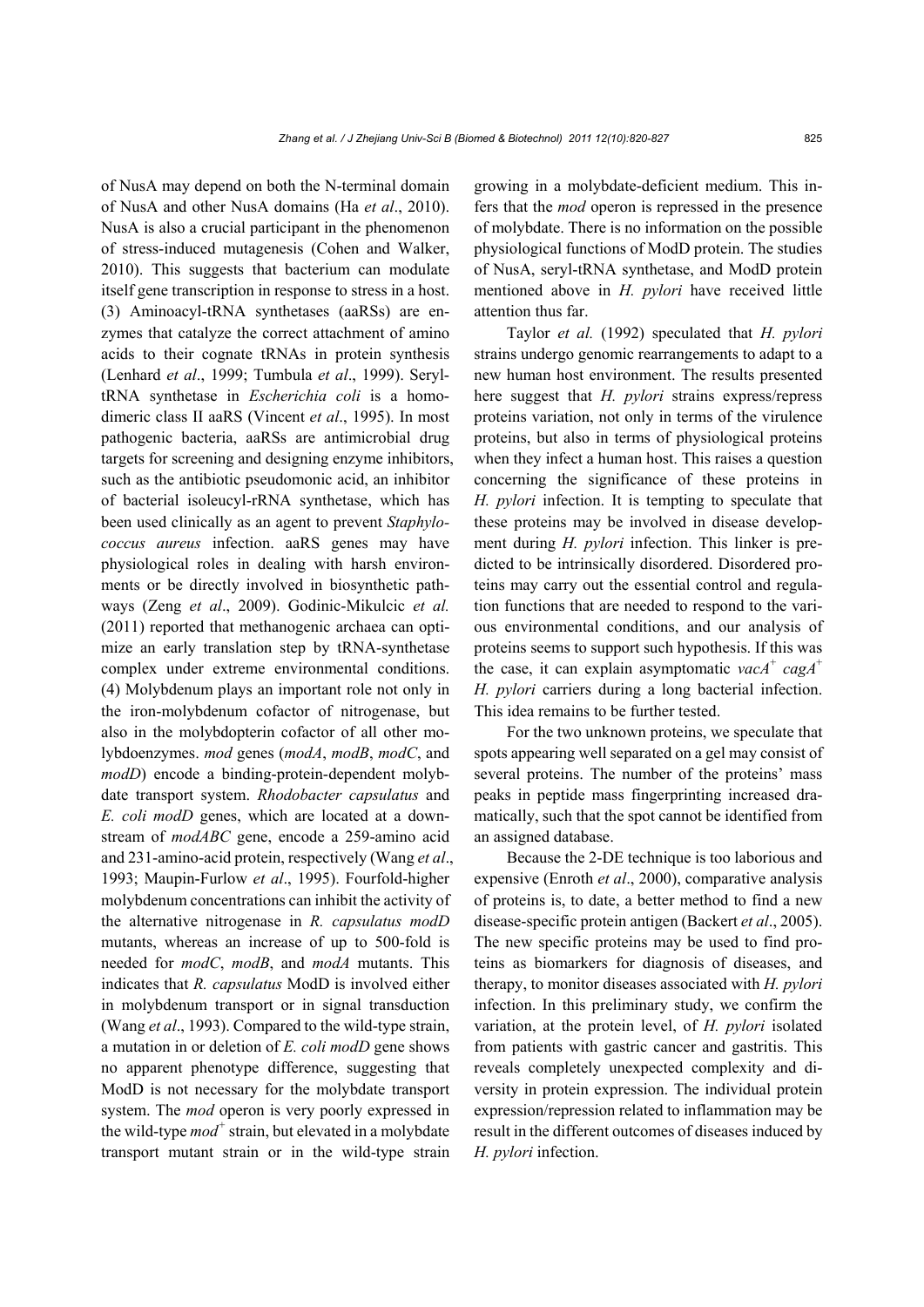#### **References**

- Alm, R.A., Ling, L.S., Moir, D.T., King, B.L., Brown, E.D., Doig, P.C., Smith, D.R., Noonan, B., Guild, B.C., de Jonge, B.L., *et al*., 1999. Genomic-sequence comparison of two unrelated isolates of the human gastric pathogen *Helicobacter pylori*. *Nature*, **397**(6715): 176-180. [doi:10.1038/16495]
- Backert, S., Kwok, T., Schmid, M., Selbach, M., Moese, S., Peek, R.M.Jr., König, W., Meyer, T.F., Jungblut, P.R., 2005. Subproteomes of soluble and structure-bound *Helicobacter pylori* proteins analyzed by two-dimensional gel electrophoresis and mass spectrometry. *Proteomics*, **5**(5):1331-1335. [doi:10.1002/pmic.200401019]
- Blaser, M.J., Berg, D.E., 2001. *Helicobacter pylori* genetic diversity and risk of human disease. *J*. *Clin*. *Invest*., **107**(7):767-773. [doi:10.1172/JCI12672]
- Blaser, M.J., Perez-Perez, G.I., Kleanthous, H., Cover, T.L., Peek, R.M., Chyou, P.H., Stemmermann, G.N., Nomura, A., 1995. Infection with *Helicobacter pylori* strains possessing *cagA* is associated with an increased risk of developing adenocarcinoma of the stomach. *Cancer Res*., **55**(10):2111-2115.
- Cohen, S.E., Walker, G.C., 2010. The transcription elongation factor NusA is required for stress-induced mutagenesis in *Escherichia coli*. *Curr*. *Biol*., **20**(1):80-85. [doi:10.1016/j. cub.2009.11.039]
- Cohen, S.E., Godoy, V.G., Walker, G.C., 2009. Transcriptional modulator NusA interacts with translesion DNA polymerases in *Escherichia coli. J*. *Bacteriol*., **191**(2): 665-672. [doi:10.1128/JB.00941-08]
- Cohen, S.E., Lewis, C.A., Mooney, R.A., Kohanski, M.A., Collins, J.J., Landick, R., Walker, G.C., 2010. Roles for the transcription elongation factor NusA in both DNA repair and damage tolerance pathways in *Escherichia coli*. *PNAS*, **107**(35):15517-15522. [doi:10.1073/pnas.1005 203107]
- Enroth, H., Akerlund, T., Sillén, A., Engstrand, L., 2000. Clustering of clinical strains of *Helicobacter pylori* analyzed by two-dimensional gel electrophoresis. *Clin*. *Diagn*. *Lab*. *Immunol*., **7**(2):301-306.
- Friedman, D.B., Hoving, S., Westermeier, R., 2009. Isoelectric focusing and two-dimensional gel electrophoresis. *Methods Enzymol*., **463**:515-540. [doi:10.1016/S0076- 6879(09)63030-5]
- Godinic-Mikulcic, V., Jaric, J., Hausman, C.D., Ibba, M., Weygand-Durasevic, I., 2011. An archaeal tRNAsynthetase complex that enhances aminoacylation under extreme conditions. *J*. *Biol*. *Chem*., **286**(5):3396-3404. [doi:10.1074/jbc.M110.168526]
- Govorun, V.M., Moshkovskii, S.A., Tikhonova, O.V., Goufman, E.I., Serebryakova, M.V., Momynaliev, K.T., Lokhov, P.G., Khryapova, E.V., Kudryavtseva, L.V., Smirnova, O.V., *et al*., 2003. Comparative analysis of proteome maps of *Helicobacter pylori* clinical isolates. *Biochemistry (Mosc)*, **68**(1):42-49.
- Graves, P.R., Haystead, T.A., 2002. Molecular biologist's guide to proteomics. *Microbiol*. *Mol*. *Biol*. *Rev*., **66**(1):

39-63. [doi:10.1128/MMBR.66.1.39-63.2002]

- Ha, K.S., Toulokhonov, I., Vassylyev, D.G., Landick, R., 2010. The NusA N-terminal domain is necessary and sufficient for enhancement of transcriptional pausing via interaction with the RNA exit channel of RNA polymerase. *J*. *Mol*. *Biol.*, **401**(5):708-725. [doi:10.1016/j.jmb.2010.06.036]
- Jungblut, P.R., Bumann, D., Haas, G., Zimny-Arndt, U., Holland, P., Lamer, S., Siejak, F., Aebischer, A., Meyer, T.F., 2000. Comparative proteome analysis of *Helicobacter pylori*. *Mol*. *Microbiol*., **36**(3):710-725. [doi:10. 1046/j.1365-2958.2000.01896.x]
- Jungblut, P.R., Holzhütter, H.G., Apweiler, R., Schlüter, H., 2008. The speciation of the proteome. *Chem*. *Cent*. *J*., **2**(1):16.[doi:10.1186/1752-153X-2-16]
- Kikuchi, S., 2002. Epidemiology of *Helicobacter pylori* and gastric cancer. *Gastric Cancer*, **5**(1):6-15. [doi:10.1007/ s101200200001]
- Lenhard, B., Orellana, O., Ibba, M., Weygand-Durasević, I., 1999. tRNA recognition and evolution of determinants in seryl-tRNA synthesis. *Nucl*. *Acids Res*., **27**(3):721-729. [doi:10.1093/nar/27.3.721]
- Lock, R.A., Cordwell, S.J., Coombs, G.W., Walsh, B.J., Forbes, G.M., 2001. Proteome analysis of *Helicobacter pylori*: major proteins of type strain NCTC11637. *Pathology*, **33**(3):365-374. [doi:10.1080/00313020126309]
- Marshall, B.J., Warren, J.R., 1984. Unidentified curved bacilli in the stomach of patients with gastritis and peptic ulceration. *Lancet*, **323**(8390):1311-1315. [doi:10.1016/ S0140-6736(84)91816-6]
- Maupin-Furlow, J.A., Rosentel, J.K., Lee, J.H., Deppenmeier, U., Gunsalus, R.P., Shanmugam, K.T., 1995. Genetic analysis of the *modABCD* (molybdate transport) operon of *Escherichia coli*. *J*. *Bacteriol*., **177**(17):4851-4856.
- Paliy, O., Gargac, S.M., Cheng, Y., Uversky, V.N., Dunker, A.K., 2008. Protein disorder is positively correlated with gene expression in *Escherichia coli*. *J*. *Proteome Res.*, **7**(6):2234-2245. [doi:10.1021/pr800055r]
- Park, S.M., Park, J., Kim, J.G., Cho, H.D., Cho, J.H., Lee, D.H., Cha, Y.J., 1998. Infection with *Helicobacter pylori* expressing the *cagA* gene is not associated with an increased risk of developing peptic ulcer disease in Korean patients. *Scand*. *J*. *Gastroenterol*., **33**(9):923-927. [doi:10.1080/ 003655298750026921]
- Parkin, D.M., Bray, F., Ferlay, J., Pisani, P., 2005. Global caner statistics 2002. *CA Cancer J*. *Clin*., **55**(2):74-108. [doi:10.3322/canjclin.55.2.74]
- Prasch, S., Jurk, M., Washburn, R.S., Gottesman, M.E., Wöhrl, B.M., Rösch, P., 2009. RNA-binding specificity of *E. coli* NusA. *Nucl*. *Acids Res*., **37**(14):4736-4742. [doi:10.1093/ nar/gkp452]
- Raczko, A.M., Bujnicki, J.M., Pawlowski, M., Godlewska, R., Lewandowska, M., Jagusztyn-Krynicka, E.K., 2005. Characterization of new DsbB-like thiol-oxidoreductases of *Campylobacter jejuni* and *Helicobacter pylori* and classification of the DsbB family based on phylogenomic, structural and functional criteria. *Microbiology*, **151**(1): 219-231. [doi:10.1099/mic.0.27483-0]